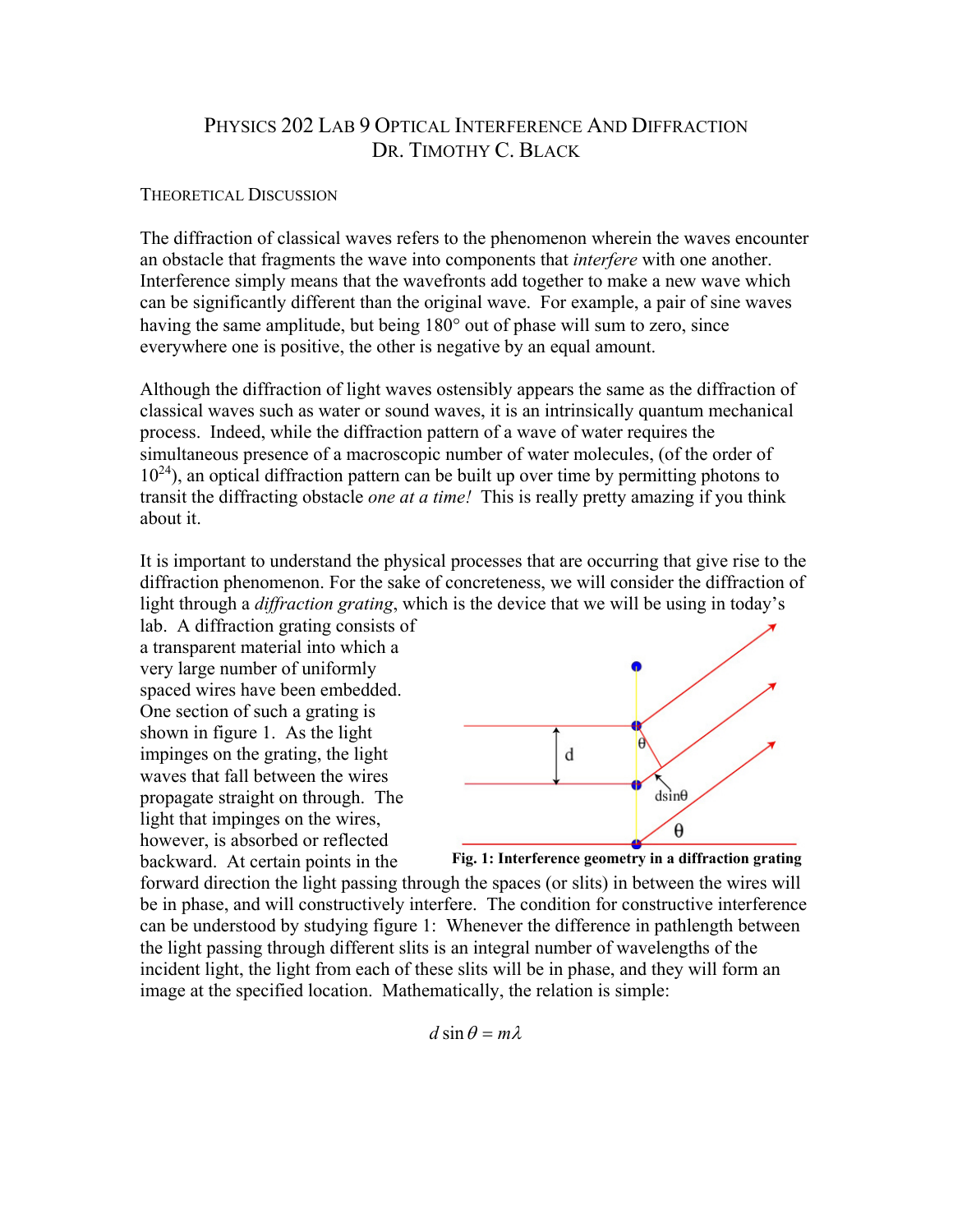where  $d$  is the distance<sup>[1](#page-1-0)</sup> between adjacent slits (which is the same is the distance between adjacent wires),  $\theta$  is the angle the re-created image makes with the normal to the grating surface,  $\lambda$  is the wavelength of the light, and  $m = 0,1,2,3,...$  is an integer.

Diffraction gratings can be used to split light into its constituent wavelengths (colors). In general, it gives better wavelength separation than does a prism, although the output light intensity is usually much smaller. By shining a light beam into a grating whose spacing *d* is known, and measuring the angle  $\theta$  where the light is imaged, one can measure the wavelength  $\lambda$ . This is the manner in which the atomic spectra of various elements were first measured. Alternately, one can shine a light of known wavelength on a regular grid of slits, and measure their spacing. You can use this technique to measure the distance between grooves on a CD or the average spacing between the feathers on a bird's wing.

Consider figure 2, which shows the set-up for a diffraction grating experiment. If a monochromatic light source shines on the grating, images of the light will appear at a number of angles;  $\theta_1$ ,  $\theta_2$ ,  $\theta_3$ ; and so on. The value of  $\theta_m$  is given by the grating equation shown above, so that

$$
\theta_m = \sin^{-1}\left(\frac{m\lambda}{d}\right)
$$

The image created at  $\theta_m$  is called the  $m<sup>th</sup>$  order image. The 0<sup>th</sup> order image is the light that shines straight through. The image created by this interference pattern appears at an angle of  $\theta = 0$  no matter what the wavelength or grating spacing is. Since it gives you no information about the

wavelength  $\lambda$ , it is not particularly interesting. In this lab we will be looking at the first and second order diffraction images of a laser beam and thereby measuring the laser's wavelength. We will also measure the visible wavelength range by shining an



**Fig. 2: Experimental setup for measuring wavelengths**

incandescent light through the grating. The diffraction gratings that you will use today have 600 lines/mm, so that the grating spacing is

$$
d = \frac{1}{600} \text{ mm} = \frac{10^{-3}}{600} \text{ m}
$$

<span id="page-1-0"></span> $<sup>1</sup>$  This distance is called the grating spacing.</sup>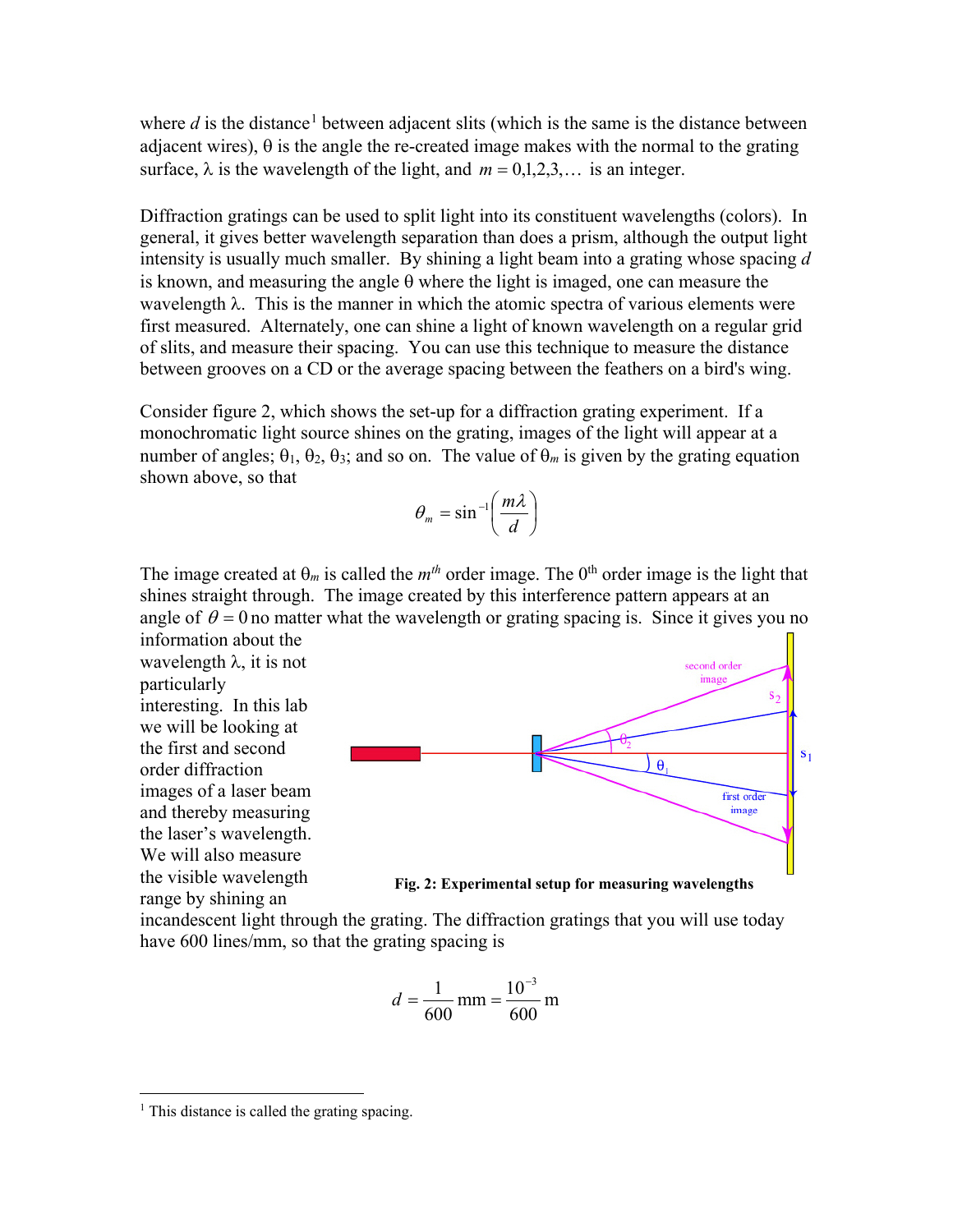This number is a distance, and you are going to have to convert it to meters if you want a useful (that is, correct) result. Please remember, once again...

## **Do not look into the laser, nor shine the laser in anyone else's face!**

### **PROCEDURE**

# **Part I: Measuring the wavelength of the laser**

- 1. Set up the laser and grating as shown in figure 2.
- 2. Measure the distance *L* between the meter stick and the diffraction grating.
- 3. Turn on the laser and center the meter stick at the  $0<sup>th</sup>$  order image.
- 4. Measure the distance  $s_1$  between the  $1<sup>st</sup>$  order images appearing on the left and right sides of the center line.
- 5. Measure the distance  $s_2$  between the  $2<sup>nd</sup>$  order images appearing on the left and right sides of the center line.

It should be clear from simple trigonometric considerations that

$$
\theta_1 = \tan^{-1} \left( \frac{s_1}{2L} \right)
$$

$$
\theta_2 = \tan^{-1} \left( \frac{s_2}{2L} \right)
$$

from which you can extract two independent measurements of the laser wavelength.

# **Part II: Measuring the visible range of light**

Replace the laser with the incandescent light. A typical incandescent lamp emits light all across the visible spectrum. When you shine your light through the diffraction grating, you will see the visible spectrum appearing in the first order. The second order will likely be too dim to see. Using only the first order diffraction images, follow the procedure from the previous section to measure the wavelengths of the longest wavelength light in the spectrum (red) and the shortest wavelength light (violet).

# **Part III: Reporting your results**

1. Calculate and report the wavelengths of the laser obtained from your measurements of the first and second order interference maxima,  $\lambda_1$  and  $\lambda_2$ .